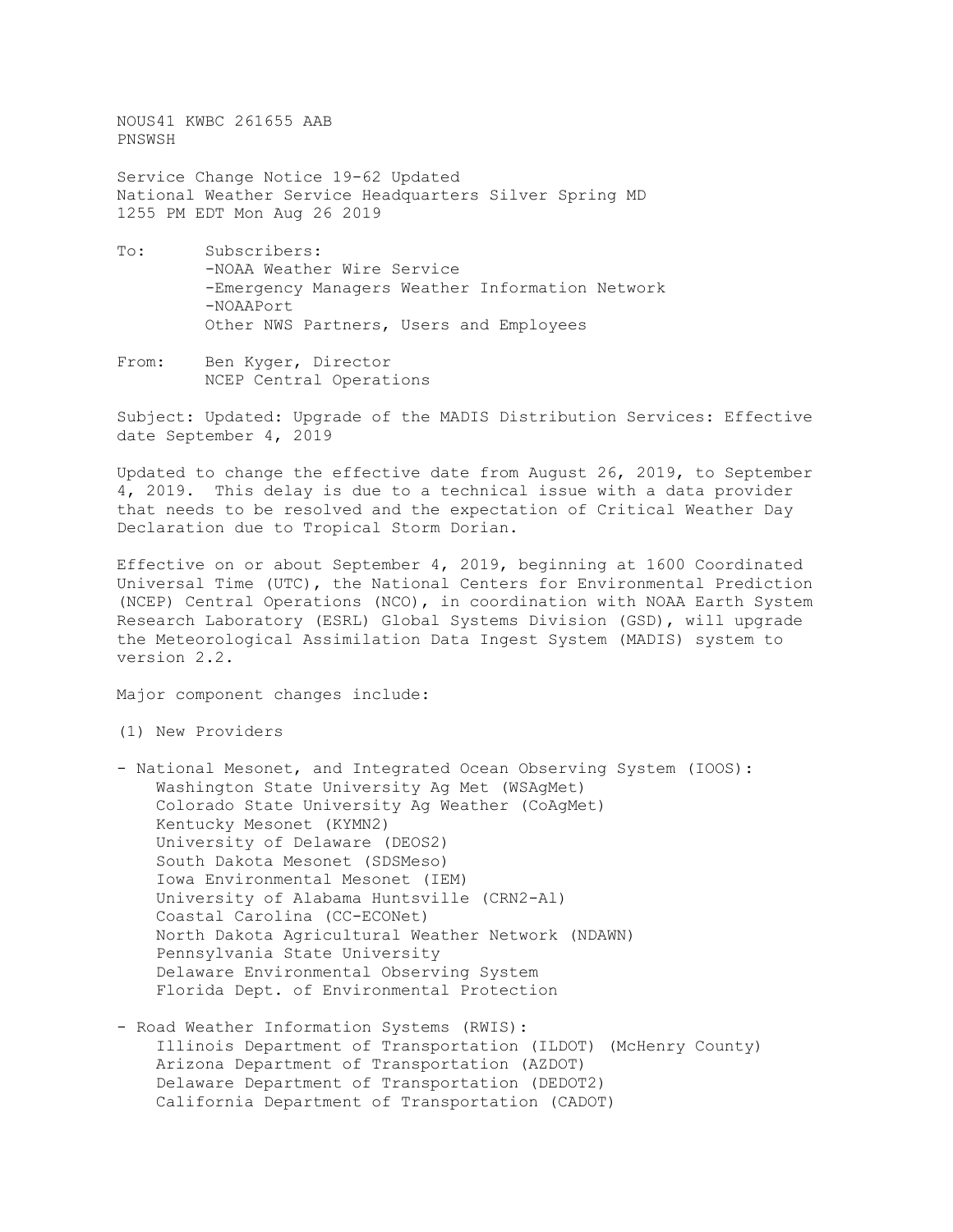Montana Department of Transportation (MTDOT) New York Department of Transportation (NYDOT) Oregon Department of Transportation (ORDOT) South Carolina Department of Transportation (SCDOT) South Dakota Department of Transportation (SDDOT) Pennsylvania Department of Transportation (PADOT) - Hydrometeorological Automated Data System (HADS) Automated Flood Warning System (AFWS): Fort Collins, CO (FORTC) Calcasieu, LA (CALCA) City of Salem, OR (SALEM) City of Richmond, VA (RICHM) Tulsa (TULSA) Snohomish, WA (SNOHO) Hays County, TX (HAYSC) Harris County Flood Control District, TX (HCFCD) (2) Snow Telemetry (SNOTEL) Soil Climate Analysis Network (SCAN) Changes - Corrected the hourly Standard Hydrometeorological Exchange Format (SHEF) variable names. The hourly minimum and maximum air temperatures are currently incorrectly coded with TAIRMX and TAIRMN. The new version codes them correctly as TAIRMF and TAIRMD. - Only disseminate new or changes messages across NOAAPort, thus reducing duplications (3) Aircraft Meteorological Data Relay (AMDAR) Dissemination Changes

- Migrate the Website URLs from GSD to NCEP From -><https://amdar.noaa.gov/> To -> [https://amdar.ncep.noaa.gov](https://amdar.ncep.noaa.gov/)

(4) Road Weather Information System (RWIS) Changes

- Added the Clarus quality control to RWIS data sets and the ability to view the QC.

MADIS is available on both the NCEP Web Services here: <https://madis-data.ncep.noaa.gov/> <https://madis.ncep.noaa.gov/> [https://hads.ncep.noaa.gov](https://hads.ncep.noaa.gov/) <ftp://madis-data.ncep.noaa.gov/>

Users can find output from the updated MADIS data available through a parallel feed: [https://hadsqa.ncep.noaa.gov](https://hadsqa.ncep.noaa.gov/)

[https://madisqa-data.ncep.noaa.gov](https://madisqa-data.ncep.noaa.gov/)

 [https://madisqa.ncep.noaa.gov](https://madisqa.ncep.noaa.gov/) [https://amdarqa.ncep.noaa.gov](https://amdarqa.ncep.noaa.gov/)